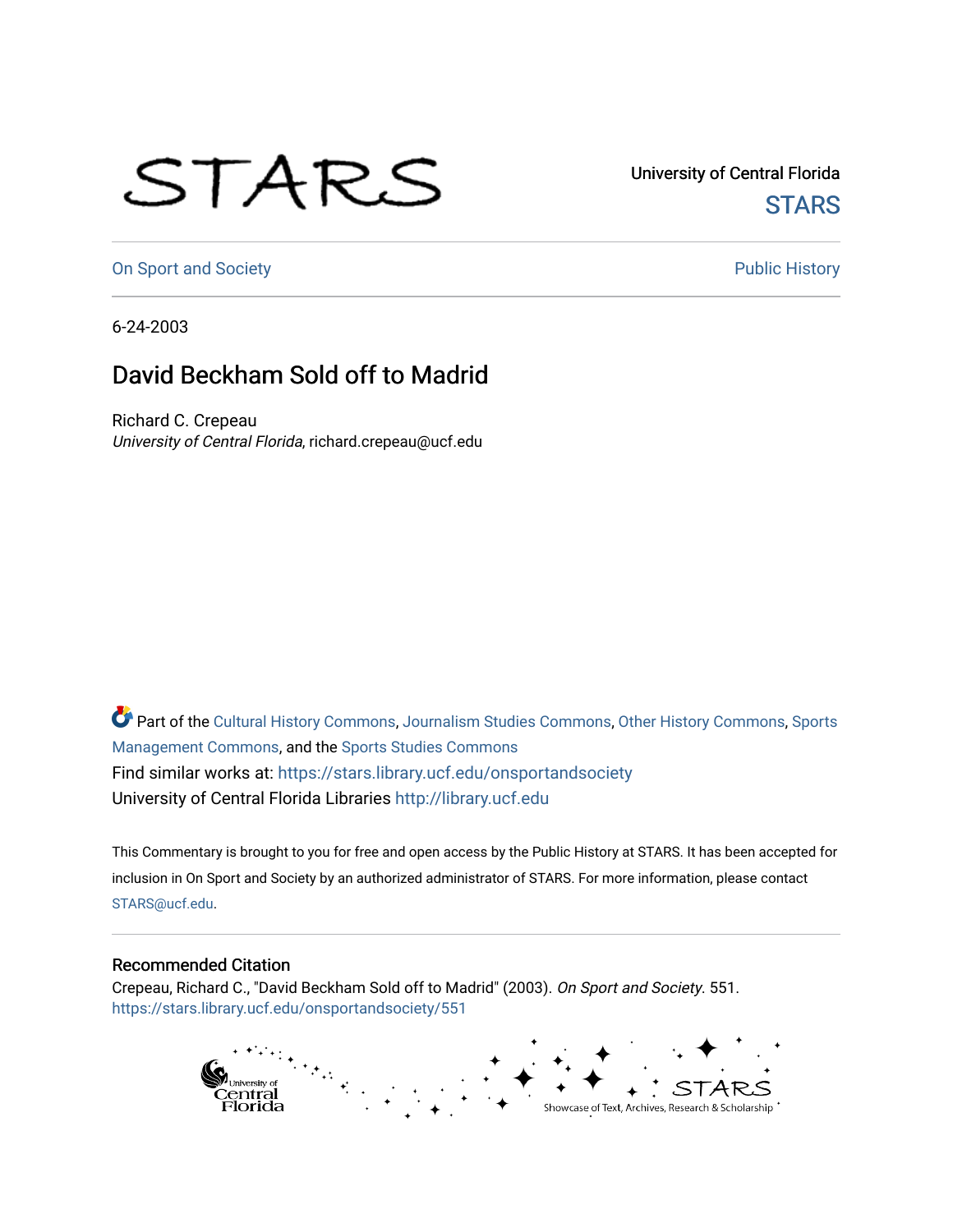## SPORT AND SOCIETY FOR H-ARETE June 24, 2003

The sale of David Beckham by Manchester United to Real Madrid must be the highest profile transnational sports transfer since Wayne Gretzky was shipped out of Edmonton to Los Angeles. There were moves in the Canadian Parliament to designate the Great One as a national treasure to prevent that sale from completion and Canadians went into a period of national mourning. Neither Tony Blair nor his Minister of Sport suggested such an action at Westminster but still there was considerable reaction among British football fanatics.

I must admit that a year ago before I spend five months in London this transaction would not have grabbed my attention. However having seen Beckham Mania up close and personal I have a greater appreciation for the significance of the Beckham sale.

It seemed as if not a day went by that I did not see the face of David Beckham, and/or Victoria and Brooklyn. They were starring down from billboards, looking out from newspapers held by the great-unwashed masses on the underground, appearing on the tele, and sometimes even turning up on football highlights. It seemed as if nothing could be sold in England that was not endorsed by Becks and Posh. No public event of any significance could take place without Becks and Posh. At times it seemed there might have been several sets of Becks and Posh, the first great episode of human cloning.

Children and adults wearing the red Vodaphone jersey with the number 7 on the back were always in evidence no matter the time, place, or event. Manchester United seemed to have some sort of religious significance and Beckham was clearly the high priest. Even the royals operated in the shadow of the Beckham public relations juggernaut.

And now David Beckham has been sent packing by Sir Alex Ferguson and the suits at Manchester United. How could this be? Would the United fans tolerate it? Can the British economy take such a blow? Not to mention British football.

Certainly there has been disappointment in Manchester and there are those who would have preferred Sir Alex's departure if such a choice had to be made. What the long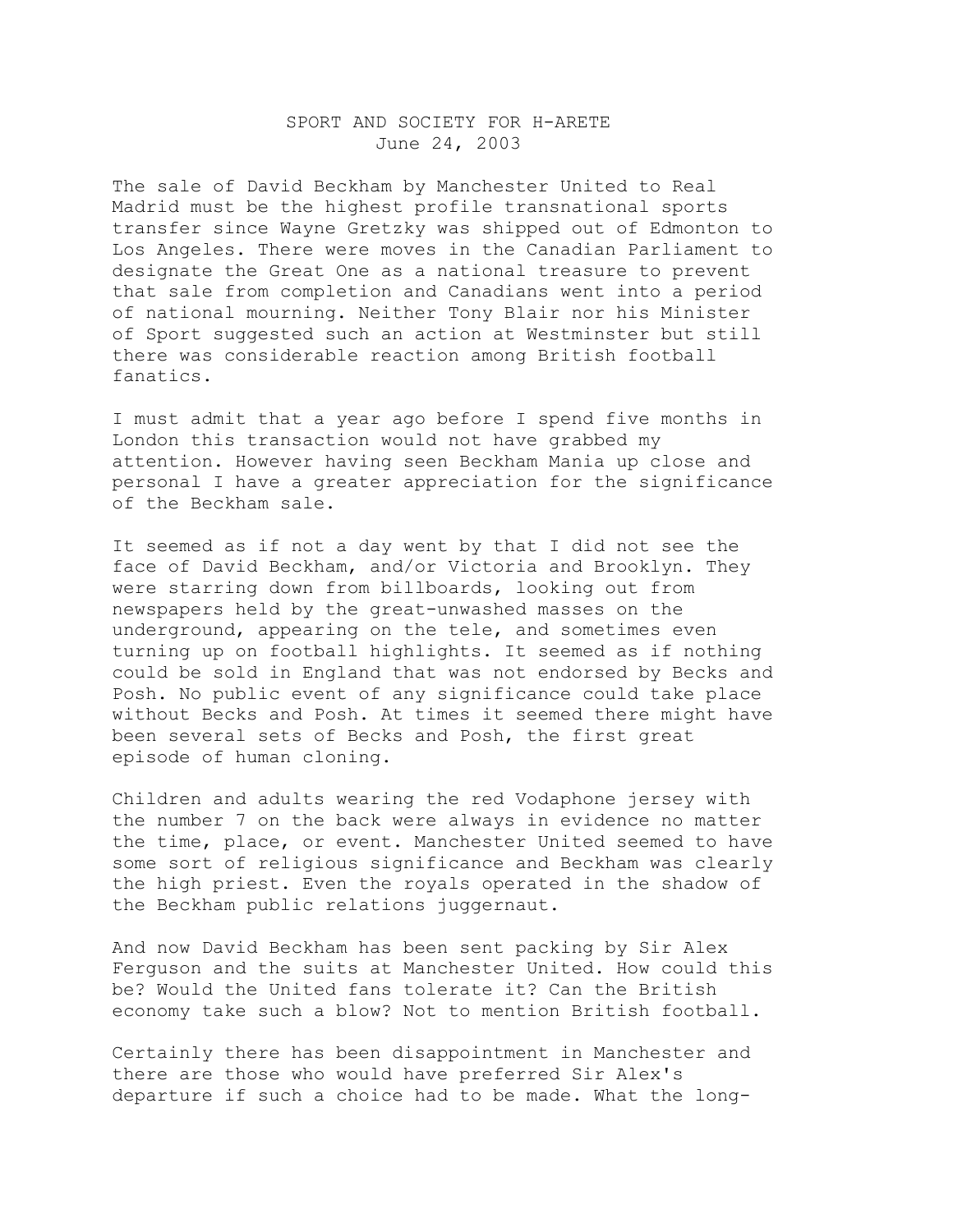range impact will be remains to be seen, but certainly the international appeal of Manchester United and its merchandise sales will feel some negative affects. It remains to be seen what this will mean for United on the pitch although one would think that Manchester United will be able to add some talent with the \$40M or more that Real Madrid paid for Beckham.

If spirits were down in Manchester then one could expect that in Madrid they would be up. In point of fact they were. Spanish television screens were full of Beckham, the newspapers were covered with Beckham, and the most popular sports daily Marca devoted twelve pages to the Beckhams, Marca's main rival AS did the same. My favorite line from Spanish sportswriter Tomas Roncero who wrote that on the day Beckham arrives in Madrid "the knight of the British Empire will wear white."

One British journalist said that Beckham is a god in England and in Japan, and he now is well on his way to being one in Spain. He may not be a god, but he certainly is a cash cow. Beckham's popularity in Japan and Asia at large will allow Real Madrid to cash in heavily replacing Manchester United as the merchandise sales leader in that market. The benefit that accrued to United will now move to Real Madrid. Seventy percent of daily merchandise sales in Tokoyo's World Sports Grand Dome is Beckham merchandise. Beckham is so popular in Japan that he and Victoria will earn a cool \$10M over the next two years endorsing chocolates and beauty products. Reports say that Beckham will turn over 50% of all endorsement fees to his new club.

Apparently Manchester United had no real desire to keep Beckham and Beckham had no real desire to stay with United, although he was selective in where he would go rejecting a trade to Barcelona. Sir Alex Ferguson is said to be quite happy to see Beckham and his celebrity lifestyle leave Manchester, although if profits and the wins both drop in Beckham's absence the United fans might not share Sir Alex's viewpoint. Ferguson has been particularly unhappy with Victoria's influence on Beckham and blames her for his loss of focus on the game and his preoccupation with celebrity. If this move ends up hurting Manchester it will be Sir Alex who will be blamed by the fans.

Real Madrid now clearly surpasses Manchester United on the glamour quotient scale, just as they surpassed United as